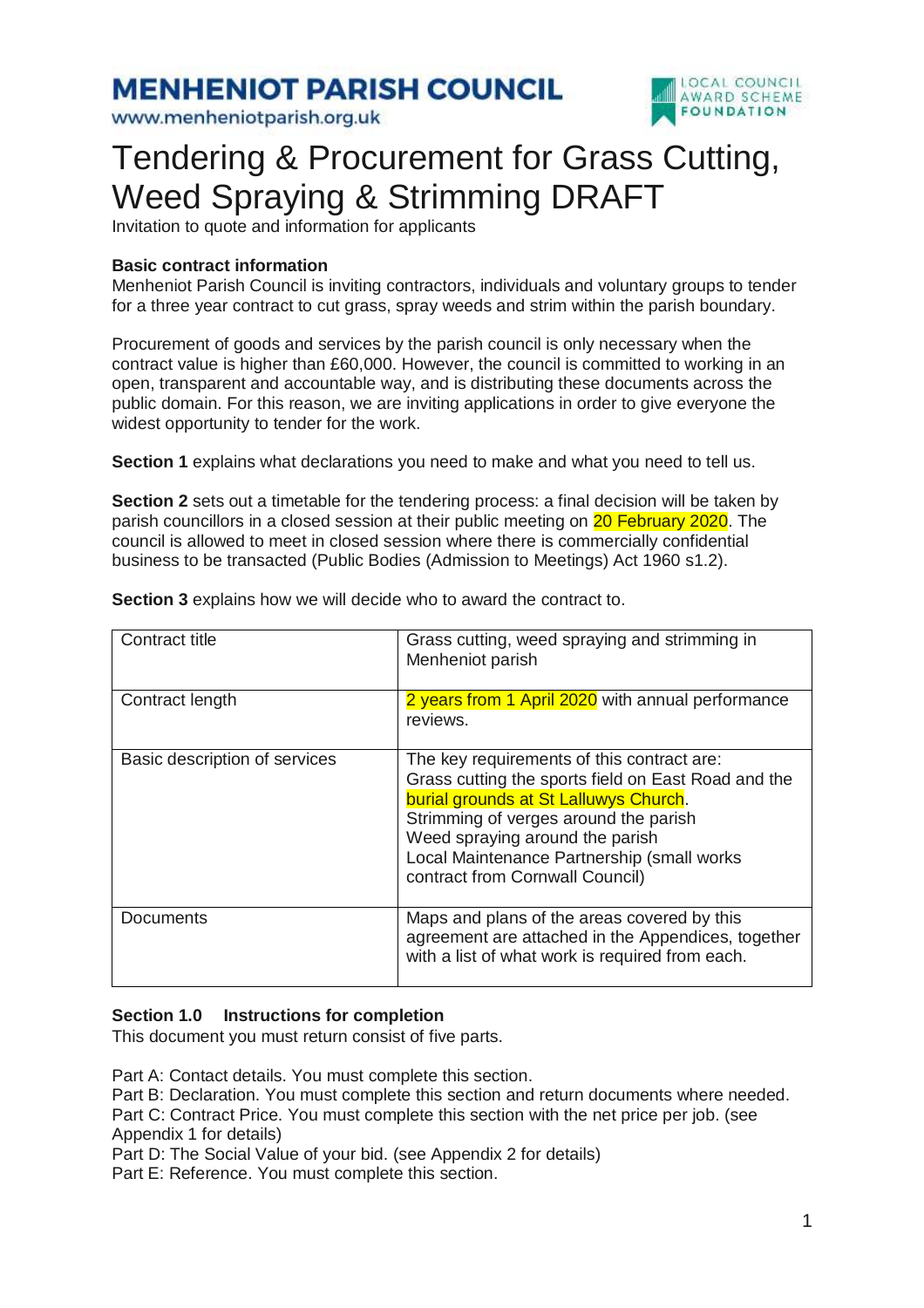#### Section 1.1 Quote validity period

Quotes must remain valid for acceptance for a period of 60 days from the quote return date.

### **Section 2.0 Tendering Timetable**

| <b>Issue tender documents</b>          | 2 January 2020       |
|----------------------------------------|----------------------|
| Deadline for receipt of applications   | 31 January 202020    |
| <b>Presentation to councillors for</b> | 20 February 2020     |
| assessment                             |                      |
| <b>Notification to applicants</b>      | 24 February 2020     |
| Date of commencement of contract       | <b>1 April 2020</b>  |
| Date of completion of contract         | <b>31 March 2023</b> |

### **Section 3.0 Evaluation approach**

Bids will be evaluated in three parts. Firstly, applicants will have to demonstrate their compliance with various insurance, health & safety and statutory regulations. Unless applicants can satisfy these requirements, your bid will not be considered. (Parts A and B)

Secondly, we will examine the price you have quoted for the work. Under Section 1.1015i of the Parish Council's Financial Regulations, it is not bound to accept the lowest value tender. Public Authorities are now required to 'consider, prior to undertaking the procurement/commissioning process, how any services procured might improve economic, social and environmental well-being'. (Public Services (Social Value) Act 2012). This means that we will also consider the additional benefit to the community that awarding a contract from a specific contractor will bring. See Appendix 2 for examples.

Thirdly, we will ask you to provide a trade or other work reference to demonstrate your capability to carry out the contract. We will only ask you for these references if you are successful in your application.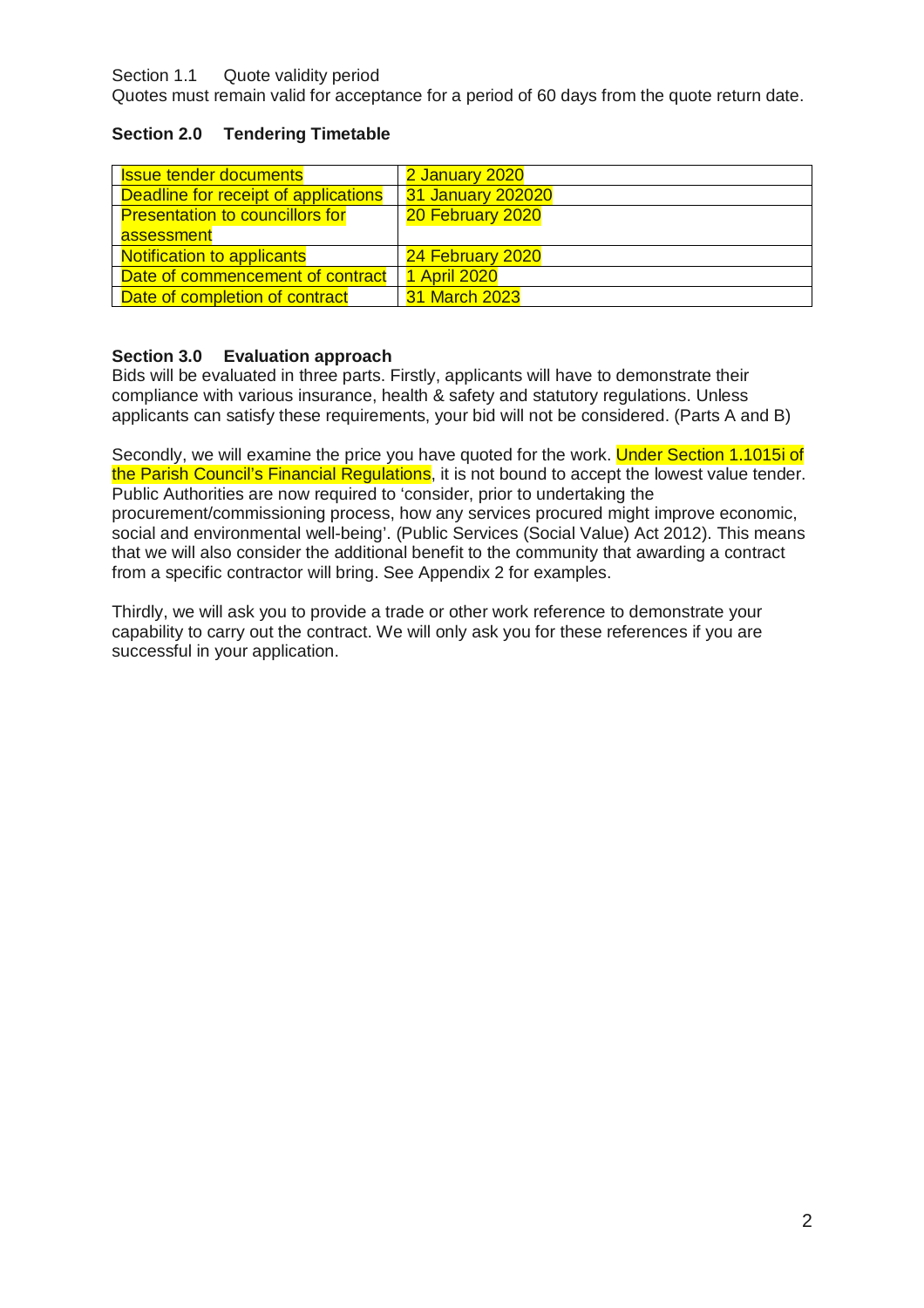# Appendix 1

| <b>Contract</b> | <b>Scope</b>                                                                                                                                                                                                                   |  |
|-----------------|--------------------------------------------------------------------------------------------------------------------------------------------------------------------------------------------------------------------------------|--|
|                 | Grass cutting sports ground (includes the playing field, playground<br>and outdoor gym).<br>See Map 1. Shaded area by East Road.<br>Typical frequency: between March and October, every 2 weeks,<br>dependent on grass growth. |  |
|                 | <b>Local Maintenance Partnership.</b> Small works contract from Cornwall<br>Council maintaining paths. Maps, schedule attached. Appendix 3.                                                                                    |  |

| <b>Contract</b> | <b>Scope</b>                                                                                                                                                                                                                                                                                                                                               |
|-----------------|------------------------------------------------------------------------------------------------------------------------------------------------------------------------------------------------------------------------------------------------------------------------------------------------------------------------------------------------------------|
|                 | <b>St Lalluwys Graveyard</b>                                                                                                                                                                                                                                                                                                                               |
|                 | Map X                                                                                                                                                                                                                                                                                                                                                      |
|                 | The area round the village church (the old graveyard)                                                                                                                                                                                                                                                                                                      |
|                 | The extension graveyard to include all grass behind the Jago institute                                                                                                                                                                                                                                                                                     |
|                 | and the lower main graveyard.<br>The new extension to the south west.                                                                                                                                                                                                                                                                                      |
|                 | The area to the south of the Jago Institute behind the cottages will                                                                                                                                                                                                                                                                                       |
|                 | require the paths to be cut to the playgroup fenced area and compost                                                                                                                                                                                                                                                                                       |
|                 | bins.                                                                                                                                                                                                                                                                                                                                                      |
|                 | The fenced area to be cut.                                                                                                                                                                                                                                                                                                                                 |
|                 | The grass cuttings to be allowed to mulch down.                                                                                                                                                                                                                                                                                                            |
|                 | All paths to be blown clean of cuttings.                                                                                                                                                                                                                                                                                                                   |
|                 | Typical frequency: every first and third week between April and October                                                                                                                                                                                                                                                                                    |
|                 | The grass behind the cottages is maintained as a wild flower area and<br>is to be cut in late July/early September once only in the year and<br>raked clear of cut grass.                                                                                                                                                                                  |
|                 | Please note:<br>Respect needs to be shown to the flowers left as tributes and also to<br>the gravestones, particularly when using a strimmer.                                                                                                                                                                                                              |
|                 | There is a need for some flexibility with regard to grasscutting times as<br>the Church and Graveyards are part of a working Church. You may be<br>expected to vary your grass cutting to accommodate both weddings<br>and funerals at the request of the Church authorities. Notice will be<br>given but may be less than 7 days in the case of funerals. |

| <b>Contract</b> | <b>Scope</b>                                                                                                                                                                                                       |  |
|-----------------|--------------------------------------------------------------------------------------------------------------------------------------------------------------------------------------------------------------------|--|
|                 | <b>Strimming Mine Hill bank</b><br>See Map 1. Orange line by Cowling Gardens.<br>Typical frequency: every 7-8 weeks between March and October. One<br>annual pruning of the bushes in the autumn.<br>Photos below. |  |
|                 | <b>Holy Well and Fourgates</b><br>See Map 1. Two small red blocks by Pool Hall.<br>Typical frequency: every 7-8 weeks between March and October.<br>Photos below.                                                  |  |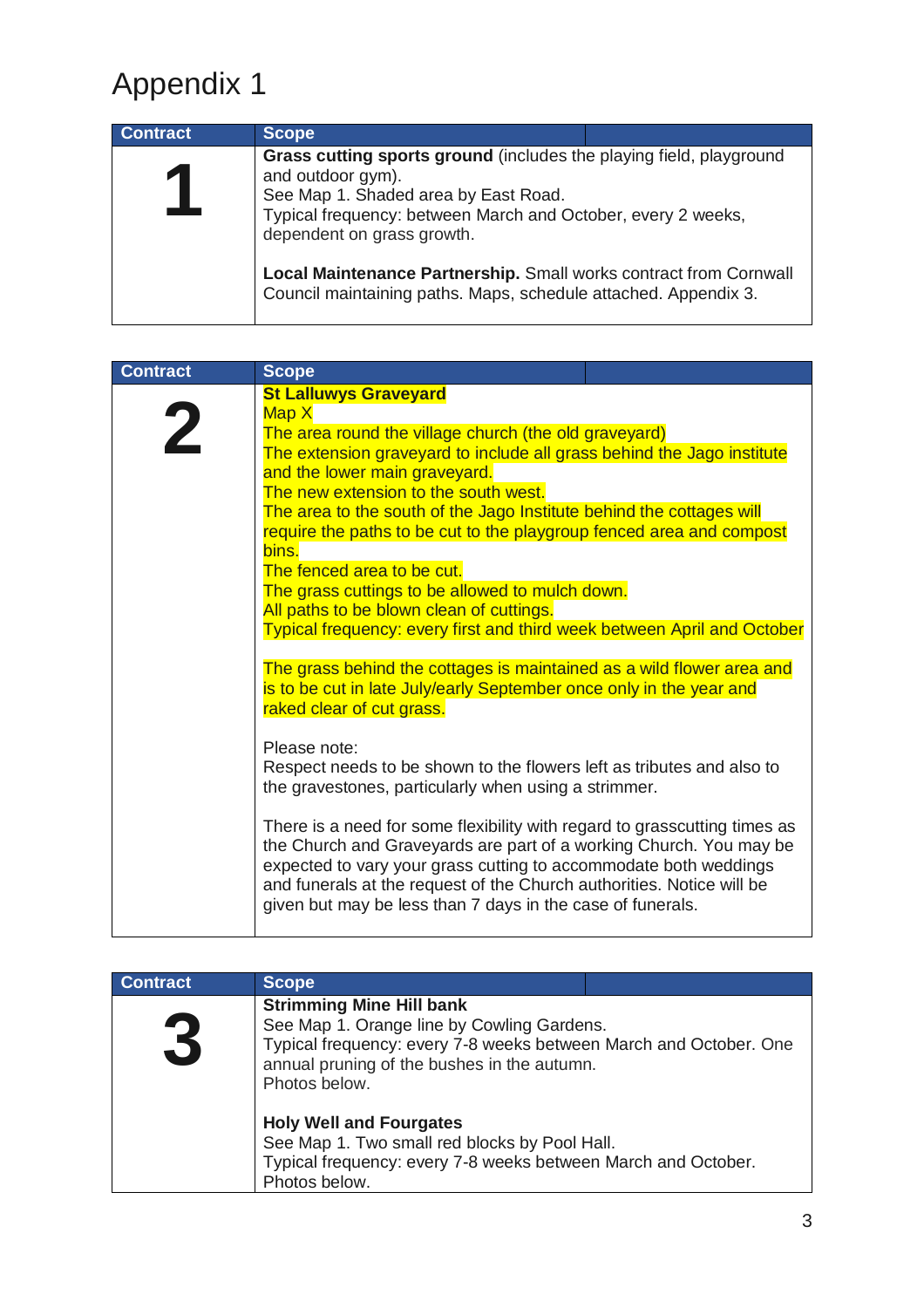| <b>Playing Field</b>                                          |
|---------------------------------------------------------------|
| Hedge adjoining field and the rear of Bowling Green           |
| Typical frequency: every XXX weeks between March and October. |
| <b>Photos below.</b>                                          |
|                                                               |

| <b>Contract</b> | <b>Scope</b>                                                                                                                                                                                                                                                     |
|-----------------|------------------------------------------------------------------------------------------------------------------------------------------------------------------------------------------------------------------------------------------------------------------|
|                 | Weed spraying in Menheniot and Merrymeet (by Lower Clicker and<br>Doddycross)<br>See Map 2. Yellow line.<br>See Map 3. Yellow line.<br><b>Map 3 Village Green</b><br><b>Map 4 Merrymeet Playground</b><br>Typical frequency: 2 sprays between March and October. |

There may be additional work that is needed in the parish (for example, waste removal or bramble clearing) that is not included in this contract. Payment will be agreed on an asneeded basis.

**The parish council is committed to encouraging new entrants to the tendering process. If you have any questions about your risk assessment, qualifications or would like to make a site visit before submitting your bid, please contact the Clerk.** 

These links will give you background information on City & Guilds qualifications you may need to have or can show that you are working towards.

Foundation qualification

www.nptc.org.uk/assets/documents/77ca9c2918334d2091a133c15f1de03f.pdf

Hand held applicators

www.nptc.org.uk/assets/documents/3a0373d430214d599dd23cc08d1c346b.pdf

Glossary of terms

www.nptc.org.uk/assets/documents/a50e9b21f5804e4d893a14b506a5e734.pdf

City and guilds Pesticide manual. www.nptc.org.uk/assets/documents/c3f2adabe57f4893a058af0c49042632.pdf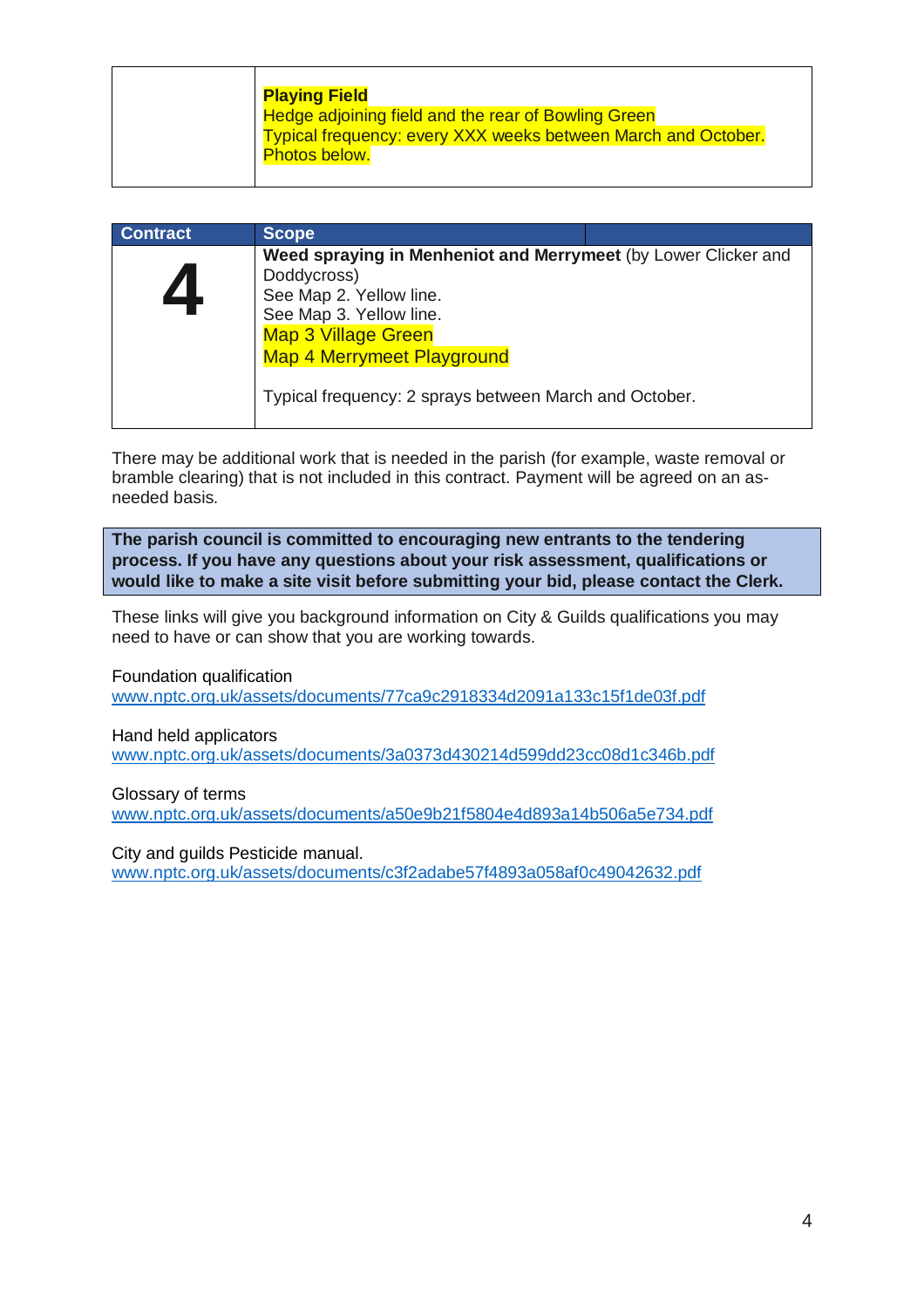### Contract 3 | Holy Well



## Contract 3 | Fourgates

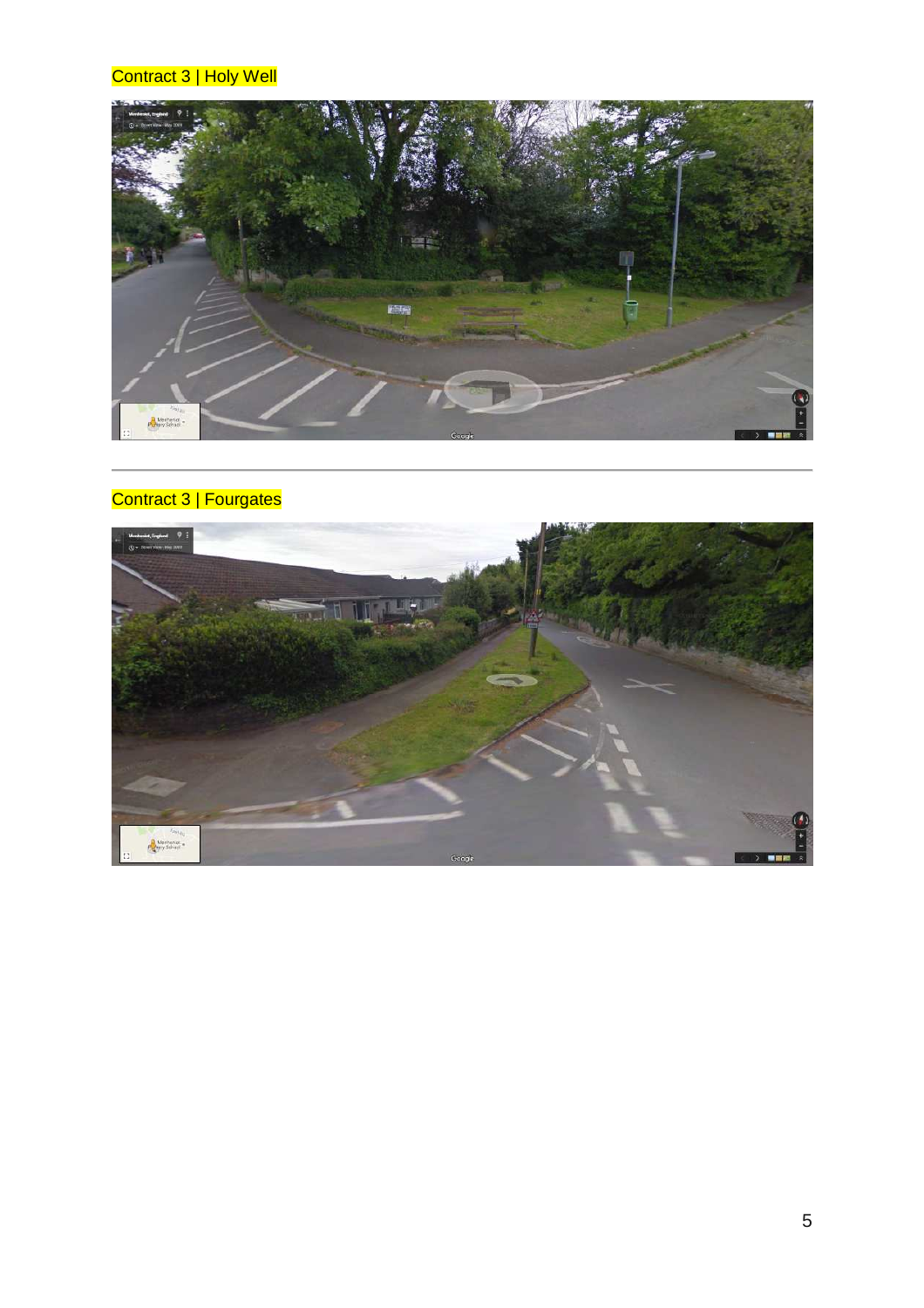### Contract 3 | Mine Hill bank



Contract 3 | Mine Hill bank | Strimming begins by the grit bin on the left hand side and continues down Mine Hill